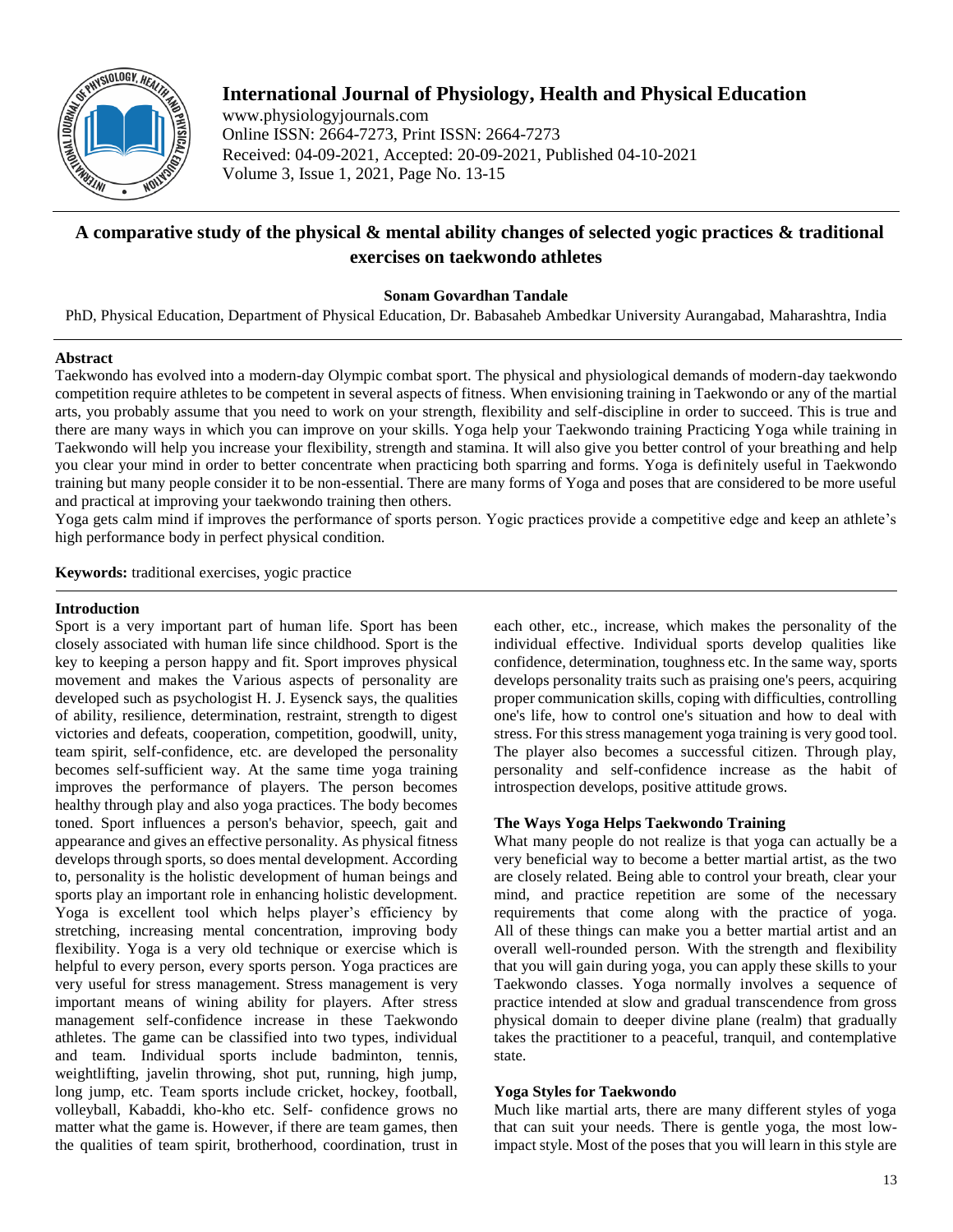modified in order to be suitable for beginners and those who want to take a more therapeutic approach.

There are also classes that take place in hot rooms in order to burn more calories and build up your muscle mass. Depending on what you'd like to improve on in your Taekwondo practice, you can find a yoga class that is going to align with these needs. It can be a great idea to try many different styles of yoga until you find the one that you like best. Because there is no such thing as right or wrong, the choice is yours to make.

## **Yoga Breathing For Taekwondo**

You need breath if you want to sustain life. The practice of yoga focuses heavily on the way you are breathing, regardless of what style you decide on. It is thought that you are able to actually work on more complex poses and hold other poses for longer by simply regulating your breath. When you do this, you are going to be less focused on doing the actual pose and better able to concentrate.

A lot of your physical downfalls come from when you convince yourself that you can no longer do something. It all stems from a mental disconnect. The way that you are taught to breathe in yoga will teach you that you do not have to give up.

Instead, you can breathe through any impatience or discomfort and reach a point where you are so focused that you are able to complete each repetition. After some time, this is going to build your strength.

Breathing is also very important to any meditation that you do. When you are meditating, usually at the end of your yoga class, your breathing is meant to calm you down. Any of the poses that you held and the muscles that you worked are encouraged to relax now.

As you breathe in and out, you are supposed to push all of those busy thoughts out of your head in an effort to clear your mind. By focusing on the way that you are breathing, it becomes easier to get rid of any distractions that have formed. A lot of people find benefits to yoga classes that are solely focused on meditation for this reason. There can be a lot of distractions and stressors encountered on a daily basis, so it can be nice to have somewhere to go that allows you to just be. Yoga promotes that inner-peace that so many of us crave.

#### **Benefits of Breathing**

Now considering your Taekwondo practice, can you see any benefits of being able to control your breathing? Taekwondo requires you to have a decent amount of stamina. Never boring, you are always going to be learning new forms and moves that you are going to repeat until they become muscle memory. You might be punching and kicking one minute and then you will have to switch focus and work on a form that contains precise movements. Taekwondo is not only a physical form of exercise but a mental one as well. If you can take your yoga breathing and apply it to your martial arts practice, you will notice a difference in your stamina.

Many people want to work themselves hard, but this isn't always a good thing. When you push yourself too much, you are going to run out of breath. Without this, you are going to become a lot more vulnerable. No matter how much knowledge you have of all the different Taekwondo kicks, punches, blocks or even poomsae's that you can do, this knowledge will be useless if you cannot perform them.

You need to be less talking and more doing. By controlling your breathing, you will be able to know when you need to stand down and when you need to charge forward. Taekwondo isn't about going until you drop dead. It is about utilizing your self-discipline and saving your energy for the most important moments.

#### **Yoga Poses for Taekwondo**

The following are some yoga poses that will prove to be very beneficial to your Taekwondo practice. Not only do they strengthen your body, giving you all of the core strength necessary to be as powerful as you can be, but they also encourage you to work on your mental strength. With the two of these things combined, you are going to be an excellent martial artist.

#### **Bow Pose**

Start by lying down flat on your stomach. Bring your legs up and reach your arms back until you are able to grab your shins or feet. This pose stretches out your back while simultaneously strengthening it. It will also allow you to improve on your flexibility, a great benefit for your martial arts practice.



**Fig 1:** Bow Pose

### **Bridge Pose**

Bridge Pose improves posture and counteracts the effects of prolonged sitting and computer work. It may help relieve low back pain and can counteract slouching and kyphosis (abnormal curvature of the spine). The pose gently stretches your abdomen, chest, and the area around your shoulders while strengthening your back muscles, buttocks (glutes), thighs, and ankles.



**Fig 2:** Bridge Pose